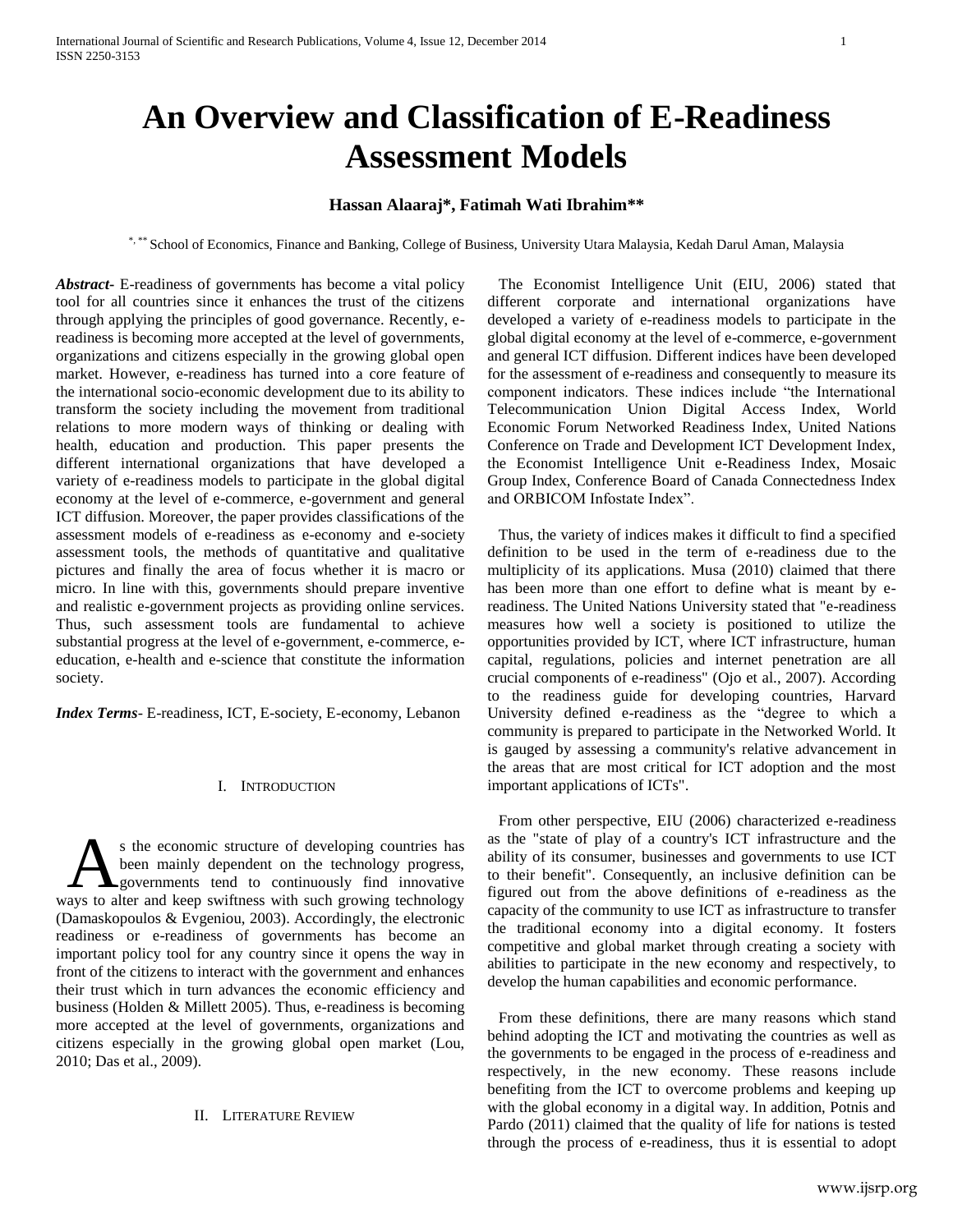ICT to prevent being in the lag within other nations and economies.

It was noted by Dada (2006) that most of literature which is related to e-readiness is to some extent new, and it is progressively more approved that the quick rate of information delivered through e-readiness has become a core feature of the international socio-economic development and the dramatic advance in the use of ICT in business and industry (Saesor & Liangrokapart, 2012; Zarimpas, 2009). In the past years, the role of electronic networks has grown exponentially in developed and developing societies, where a series of e-readiness assessment and measurement models have been developed since 1998 (Eweni, 2012; Economist, 2006; Vosloo & Belle, 2005).

The earliest definitions of e-readiness were established in 1998 by the Computer Systems Policy Project (CSPP) through the development of first e-readiness assessment tool "Readiness Guide for Living in the Networked World" (Mutulaa & Brakel, 2006). In this meaning, the concept of e-readiness has been found during the latest1990s in order to cover the framework of the infrastructure of ICT. This concept took in crystallization to include indices and indicators for evaluating e-readiness to compare the e-readiness of different countries (Lanvin & Qiang, 2004). As the e-readiness grows globally, most countries in the developing world are still trying to implement applicable infrastructures to achieve levels of e-readiness that are sufficient enough to contribute in the emerging global information economy (Lou, 2010).

## III. IMPORTANCE OF E-READINESS

As e-readiness is considered one the main faces of development for any country, it represents the transformation of society including the movement from traditional relations and methods to more modern ways of thinking or dealing with health, education and production. The key drivers of such transformation depend on scientific ways of thinking that enable decision makers from recognizing what they know and what do not, thus allowing them to identify the crucial variables that influence the outcomes while trying to make implications based on accessible data (Babcock, 2005).

In parallel to the emergence of ICT, new economies are more concerned on having a sustained non-inflationary growth with a high level of employment to advance the economic growth and productivity. Therefore, it appears that e-readiness is much concerned with the improvement of national economy, human capital and governance performances in developing countries. This leads to ask if there exist a causal relationship between both phenomena of ICT advancements and new economy (Grigorovici, 2004).

Alemayehu (2008) argued that arriving to a successful business and economy, e-readiness can be a source of competitive advantage in the networked economy. EIU (2006) claimed that when governments encourage the use of digital technologies and provide its services online or wirelessly, its citizens' ability to utilise technology skilfully increases and the economy, business and legal systems becomes more transparent and efficient.

According to the investments, e-readiness assessment models provide information for decision makers in both private and public sectors regarding the proper levels of investments and the suitable policy formulations required for e-government projects (Potnis & Pardo 2011). Davidrajuh and Tvedteras (2006) argued that investor must have good knowledge about the market he is going to invest in. Thus, e-readiness gives the impression about the country and its indices reflect if it is healthy and attractive environment for external investors. Furthermore, it enables the analysts to be engaged in quite customized inquiries, in which customization can be achieved at the economic, industrial, and organizational levels. As well as it provides policy makers with comprehensive scorecard of their economy's competitiveness related to the international counterparts in the digital era across the globe. This is important because investing in countries with higher scores in this area may lead to more secured returns (Ifinedo, 2005; Choucri, et al., 2003).

Moreover it is noted by Lanvin and Qiang (2004) that ereadiness can contribute significantly to the economic growth by increasing its productivity from different perspectives that result from reorganization across the entire economy such as the high growth of total factor productivity (TFP) in ICT producing industries and the real ICT capital stock per worker.

Hence, e-readiness is realised when governments use ICT to boost economic and social development (EIU, 2006). This realization is noted based on the study made by Lanvin and Qiang (2004) and Dada (2006) about the effects of ICT on the national economy through increasing the competitiveness, creating the value of new products and improving the employment and empowerment as well.

Overall, e-readiness is considered important since it creates new business opportunities and competitiveness (Janom & Zakaria 2008). The micro level of benefits of the e-readiness is highlighted from Mutulaa and Brakel (2006) as it is expected to transact business, enhance their operations and management, save time, improve quality and faster delivery of services. In addition, it tends to reduce manpower requirements, increase cost effectiveness, provide better presentations and enhance product selection. These in turn reduce procurements costs, and allow the share of information and communication to improve the general skills of employees and facilitate their access to trade information.

Globally, e-readiness can facilitate the sources of competitive advantage and opportunities for economic and social development (EIU, 2003). Also, ICT constitute the way businesses now interact with key stakeholders such as suppliers, customers, employees and investors. Moreover, the importance of ICTs for economic development in the networked world lay largely in their potential to facilitate the identification, acquisition, organisation, dissemination and application of information (Mutulaa & Brakel, 2006).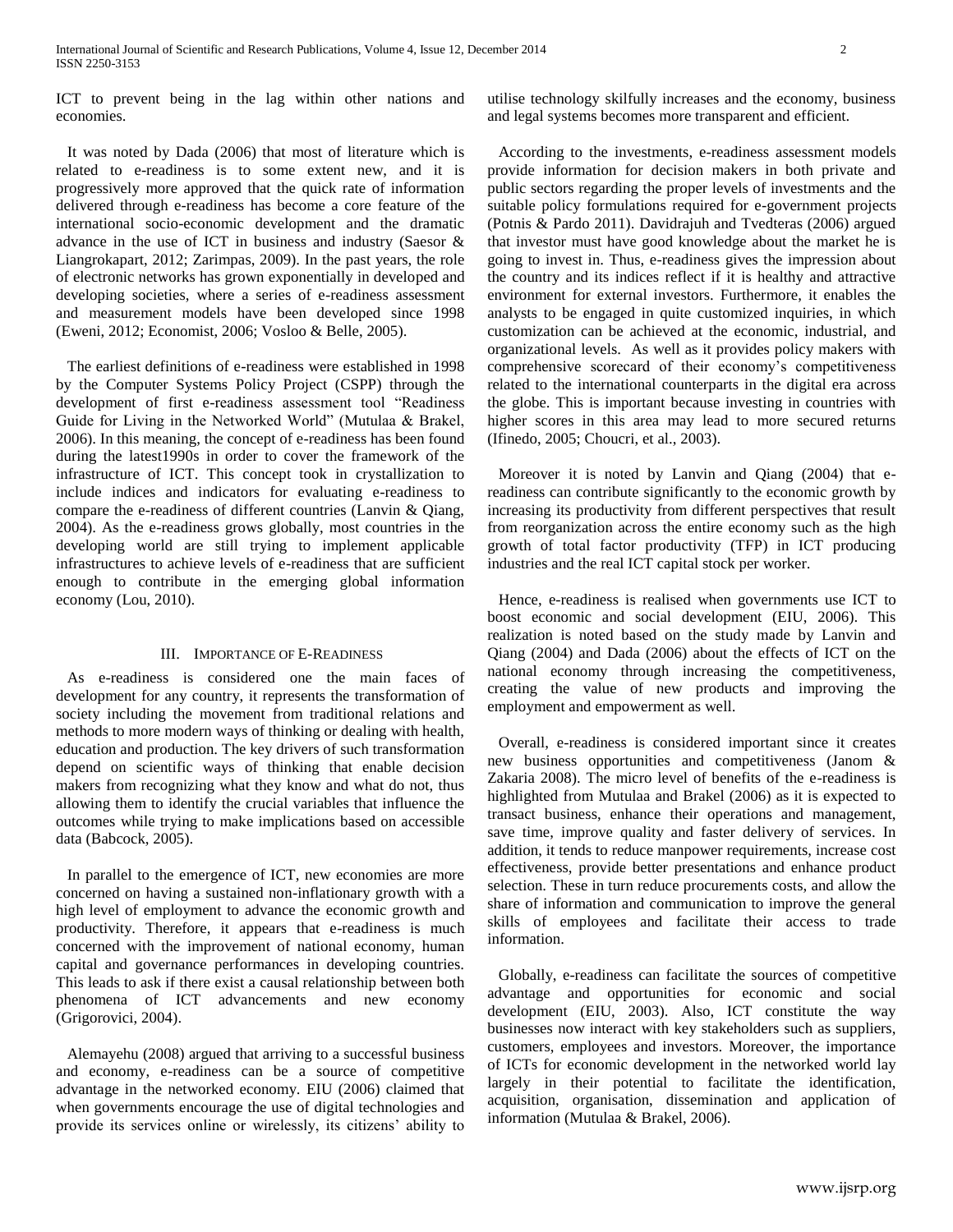Finally and from the social and political perspectives, ereadiness also allows people to share their experience with the world as well as can empower individuals to participate in the political institutions and policymaking of their community, giving voice to those who have traditionally been excluded (Lanvin & Qiang, 2004). In addition, it empowers people in developing countries to overcome development obstacles and interconnectivity across nations to overcome the limitations of physical location (Janom & Zakaria 2008).

## IV. **CLASSIFICATION OF THE E-READINESS ASSESSMENTS TOOLS**

The e-readiness assessments are very diverse in their goals, strategies and results (Mutula, 2010). E-readiness assessments are designed to evaluate organizational capabilities, access and opportunities offered through e-government initiatives. They have emerged as opportunities to collect, organize, share and manage ICTs related data (Potnis & Pardo, 2011). According to Musa (2010), e-readiness has this diversity in order to offer different uses in different manners.

Many researchers have classified e- readiness according to its economic or social perspectives (Azab, et al., 2009; Janom & Zakaria, 2008; Luyt, 2006; Lanvin & Qiang, 2004). From the perspective of e-society, the society benefits from using the ICT when it is related to social objectives like social inclusion, individual property rights and population density. On the other hand, e-readiness will be under the perspective of e-economy since its role related to the economy and in specific business potential to benefit from integrating ICT in its environment. For

instance, some of the economic aspects include taxes and tariffs, quantity of exports, and IT spending by industry. However, these two categories which are described as eeconomy assessment tools and e-society assessment tools are not mutually exclusive. Nonetheless, e-society tools incorporate business growth and consider it necessary for society's ereadiness. While e-economy tools contain some factors of interest to the larger society, such as privacy and universal access (Vaezi & Bimar, 2009).

It is noticed recently that the international concern has been developed of what is known as e-readiness assessment tools, where a number of organizations began to develop survey frameworks as shown in table 1, in order to provide quantitative and qualitative pictures of how thoroughly a particular community, region, or country could take advantage of information technology for its development activities (Luyt, 2006).

As claimed by Hourali et al (2008), these categories of models also have different assessment methodologies such as questionnaires, statistical methods, best practices and historical analyses. In this context, there are several studies that have been conducted about e-readiness assessment tools, measurements, aspects, indicators and methods (Mutula, 2010; Vaezi & Bimar, 2009; Zaied et al., 2007; Luyt, 2006; Mutula & Brakel, 2006; Rizk, 2004; Bui, 2003). They were developed by different organizations to measure the e-readiness of the countries and its economies in the recent two decades. Zhai (2011) argued that based on these theories and models, the influencing factors can be classified into innovation characteristics, organization characteristics and environment characteristics.

| <b>Organization Name</b>                                         | <b>Content tool</b>                                | Year               | <b>Aspects</b> | Area         | <b>Methodology</b>         |
|------------------------------------------------------------------|----------------------------------------------------|--------------------|----------------|--------------|----------------------------|
| Economist<br>Intelligence Unit                                   | <b>E-Business Readiness</b><br>Ranking             | (2003)             | E-economy      | Macro        | Quantitative               |
| Center for<br>International<br>Development Harvard<br>University | <b>Networked Readiness</b><br>Index                | $(2002 -$<br>2003) | E-society      | Macro        | <i><b>Ouantitative</b></i> |
| <b>IDC</b>                                                       | <b>Information Society</b><br>Index                | $(2000 -$<br>2002) | E-society      | Macro        | Quantitative               |
| <b>UNDP</b>                                                      | Technology<br>Achievement Index                    | (2001)             | E-society      | Macro        | <i><b>Ouantitative</b></i> |
| <b>UNCTAD</b>                                                    | <b>ICT</b> Development<br>Indices                  | 2001)              | E-society      | Macro        | Quantitative               |
| McConnell                                                        | McConnell<br>International Risk<br><b>Business</b> | $(2000 -$<br>2002) | E-economy      | Macro        | <b>Oualitative</b>         |
| Computer Systems<br><b>Policy Projects</b>                       | Readiness Guide                                    | (2001)             | E-society      | Macro<br>and | Qualitative                |

**Table 1: Assessment models of E-readiness.**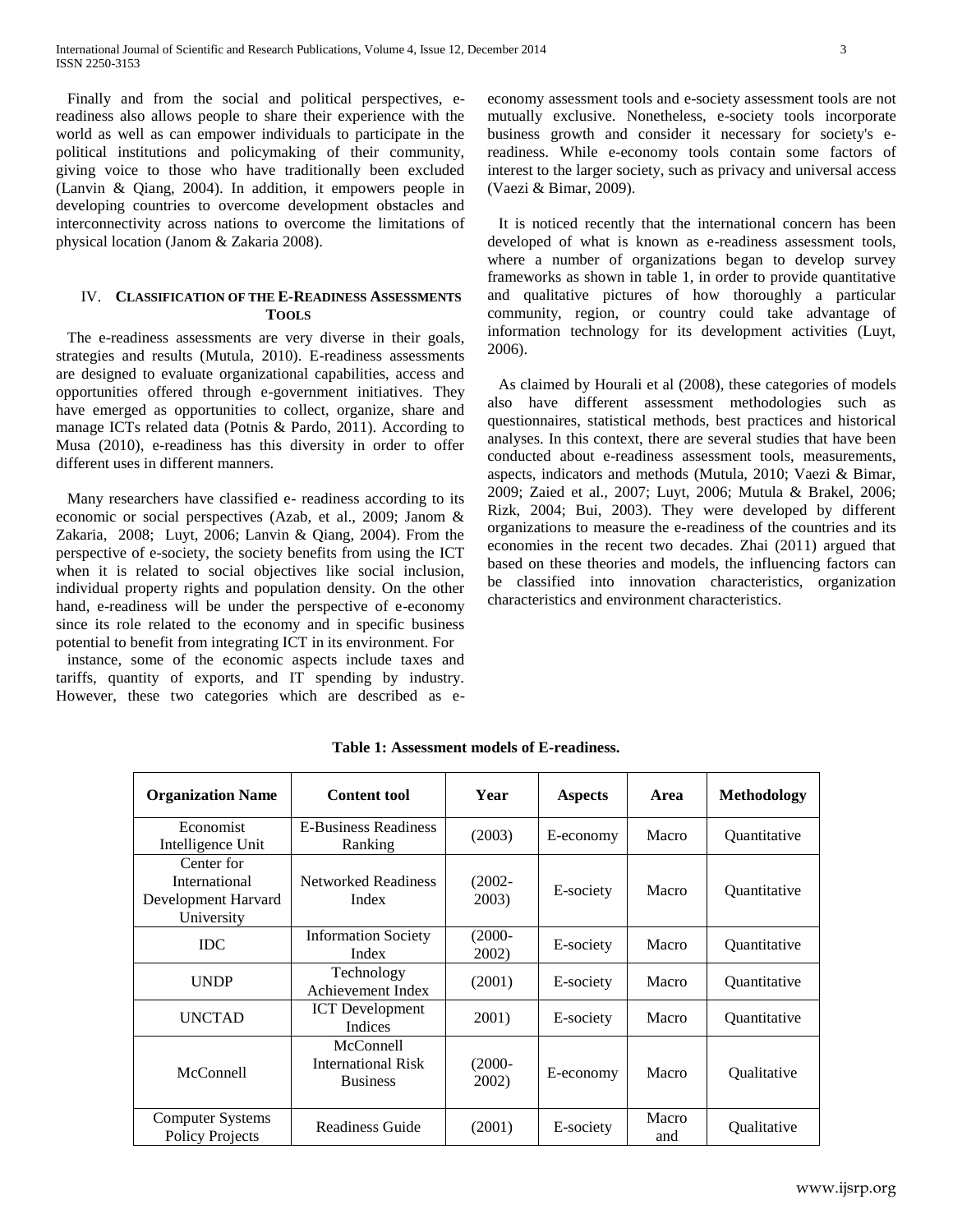| <b>CSPP</b>  |                                                                  |        |           | Micro |                    |
|--------------|------------------------------------------------------------------|--------|-----------|-------|--------------------|
| Mosaic Group | A framework for<br>Assessing the<br>Diffusion of the<br>Internet | (2001) | E-economy | Macro | Qualitative        |
| World Bank   | Knowledge<br>assessment<br>methodology                           | (1998) | E-economy | Macro | Qualitative        |
| Orbicom      | Monitoring the digital<br>divide and beyond                      | (2002) | E-society | Macro | Qualitative        |
| <b>IUT</b>   | Digital Access Index                                             | (1998) | E-society | Macro | Quantitative       |
| <b>WITSA</b> | International survey<br>of e-commerce                            | (2000) | E-economy | Macro | Qualitative        |
| <b>APEC</b>  | <b>APEC</b> readiness<br>initiative                              | (1999) | E-economy | Macro | Quantitative       |
| <b>USAID</b> | <b>ICT</b> assessments                                           | (1999) | E-society | Macro | Qualitative        |
| <b>ASEAN</b> | E-Readiness<br>Assessment                                        | 2001   | E-society | Macro | <b>Oualitative</b> |

The analysis of the literature proves that most of the researches study the indicators of e-readiness related to infrastructure and technology, people and human skills and accessibility and connectivity (Zaied et al., 2007). Whereas, Rao (2003) considered the 8Cs: connectivity, content, community, commerce, capacity, culture, corporation and capital as the checklist to measure the ability of any country to be involved in e-readiness in order to make their businesses more efficient or develop new export sectors.

Moreover, Ojo et al (2007) organized the indices of e-readiness into two categories. Indices that are related to particular themes such as e-commerce and e-government, while other category includes general indices which measure the capacity of ICT, internet diffusion and other access-related issues without any particular focus on specific aspects of information society.

For example, the Economist Intelligence Unit Index of ereadiness measures the degree to which a society is ready for ecommerce and e-business opportunities. While the UN-DESA ereadiness model, is more involved with e-government readiness.

In the same context, Ojo et al (2007) goes farther than in showing the significance of the e-readiness assessments as it is not only useful in implementing e-government in the right way, but also keeping it on way and pushing it further on in which an effective e-government readiness assessment framework is a necessary condition for advancing e-government.

## V. **CONCLUSION**

Accordingly, governments should prepare innovative and practical e-government projects in line with the private sector, which has to be encouraged in adapting e-commerce as to provide online services. Therefore, such initiatives and general

assessment tools are fundamental to achieve substantial progress and they are needed to identify the basic concerns for social actions towards the information society that is based on egovernment, e-commerce, e-education, e-health and e-science etc.

#### **REFERENCES**

- [1] Alemayehu, M. (2008). E-readiness to g-readiness: developing a green information technology, readiness framework. *Proceeding of the 19th Australasian Conference on Information Systems.* Christchurch, New Zealand: University of Canterbury. Available at: <http://researchbank.rmit.edu.au/view/rmit:2156>
- [2] Babcock, L. (2005*). Establishing a baseline for development: an exploratory analysis comparing indicators, of e-readiness and policy performance*. Published thesis, Minneapolis: Capella University. Retrieved fro[m http://en.zl50.com/20111214259669640.html](http://en.zl50.com/20111214259669640.html)
- [3] Bhutan, (2003), Readiness Assessment final report, Ministry of Communication, UNDP Project Bhutan, GMCT Information and Communication Technologies.
- [4] Bui, T. X., et al. (2003). A framework for measuring national e-readiness, *Int. J. Electronic Business,* 1(1), 3-22. Available at: www.ict4d.dk/.../A-Framework-for-Measuring-Natonal-E-Readiness.pdf
- [5] Choucri, N, et al. (2003). Global E-Readiness For What? Centre for ebusiness. Available at: *ebusiness.mit.edu/research/papers/177\_choucri\_global\_ereadiness.pdf*. Accessed on 18-7-2013.
- [6] Dada, D. (2006). E-readiness for developing countries: moving the focus from the environment to the users. *The Electronic Journal on Information Systems in developing countries*, 27(6), 1-14.
- [7] Damaskopoulos, P., & Evgeniou, T. (2003). Adoption of new economy practices by SMEs in Eastern Europe. *European Management Journal,* 21(2), 133–145.
- [8] Das, J., et al. (2009). Global e-government and the role of trust: A cross country analysis. *International Journal of Electronic Government Research*, 5(1), 1-18.
- [9] Davidrajuh, R., & Tvedteras, J. K. (2006). Fuzzy Approach for Measuring E-Readiness. Proceeding of International Conference on Computational Intelligence for Modelling Control and Automation (CIMCA), and International Conference on Intelligent Agents, Web Technologies and Internet Commerce (IAWTIC). IEEE. ISBN: 0-7695-2731-0/06.